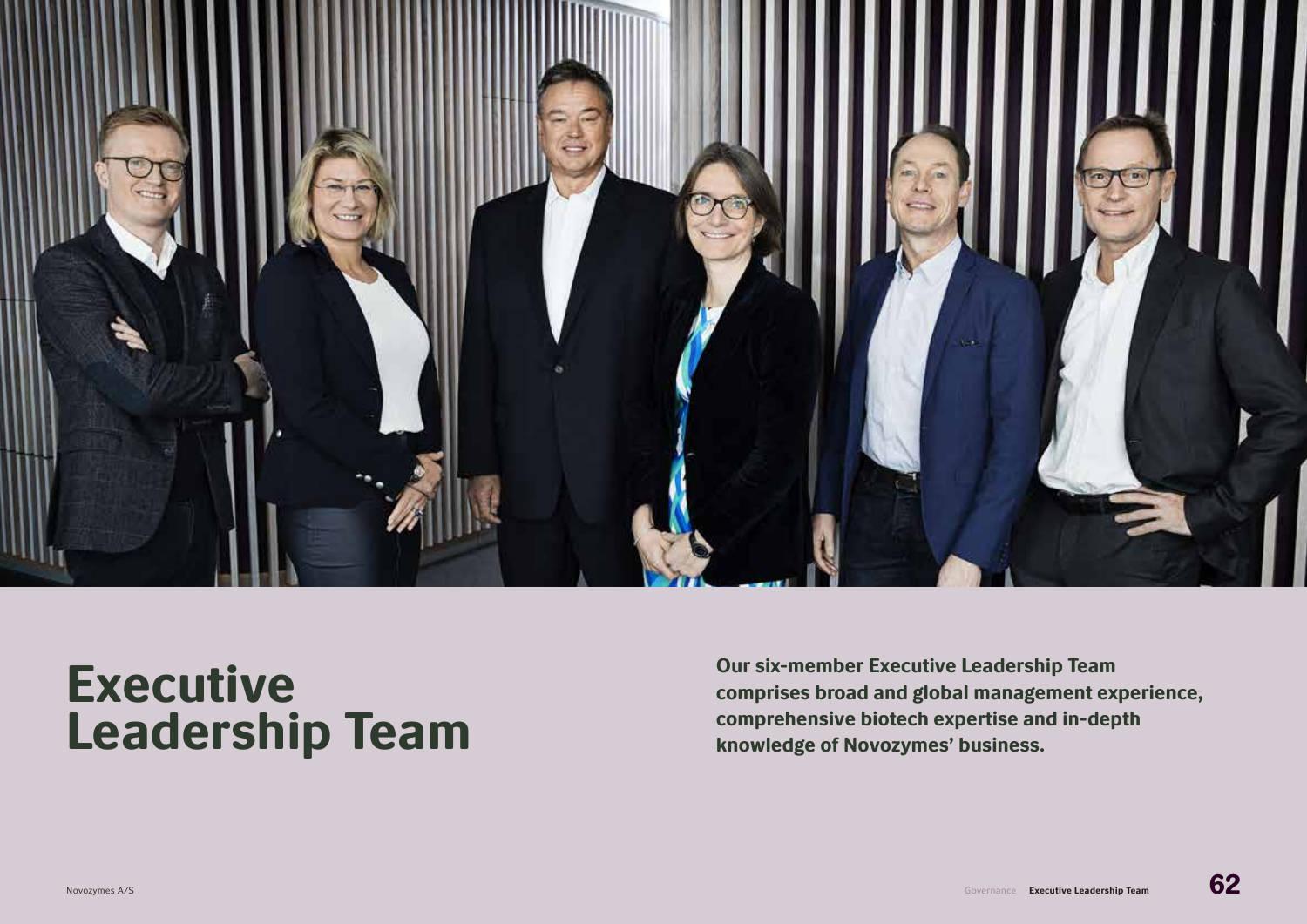# Executive Leadership Team



Peder Holk Nielsen Born 1956. President & CEO.

#### Education

 Holds a PhD and an MSc in Chemical Engineering from the Technical University of Denmark (DTU) and a BCom in International Business Management from Copenhagen Business School, Denmark.

#### Special competencies

 Novozymes' CEO since 2013. Peder Holk Nielsen focuses on developing our organization and processes to effectively turn market insights into product ideas and solutions that excite Novozymes' customers. With his background in engineering and business management, Peder Holk Nielsen drives an agenda that couples market insights and research capabilities to deliver innovation and growth.



Tina Sejersgård Fanø Born 1969. Executive Vice President, Agriculture & Bioenergy.

> Board positions Member: DLF A/S

# Education

 Holds an MSc in Chemical Engineering from the Technical University of Denmark (DTU), as well as a BA in Philosophy and Education from Copenhagen University, Denmark.

### Special competencies

Tina Sejersgård Fanø is responsible for application research, technical services, sales and marketing in the Agriculture & Bioenergy division. She has significant experience in developing and managing global partnerships and has been instrumental in negotiating several major business deals for Novozymes over the

years.



Andrew Fordyce Born 1963. Executive Vice President, Food & Beverages.

> Board positions Member: CP Kelco

# Education

 Holds a PhD in Chemical Engineering from the University of Texas at Austin, US.

#### Special competencies

 Andrew Fordyce is responsible for application research, technical services, sales and marketing in the Food & Beverages division. His career has moved from pure engineering to a strong focus on value generation for customers. Previous responsibilities include global sales and marketing, strategic account management and technical service strategy.